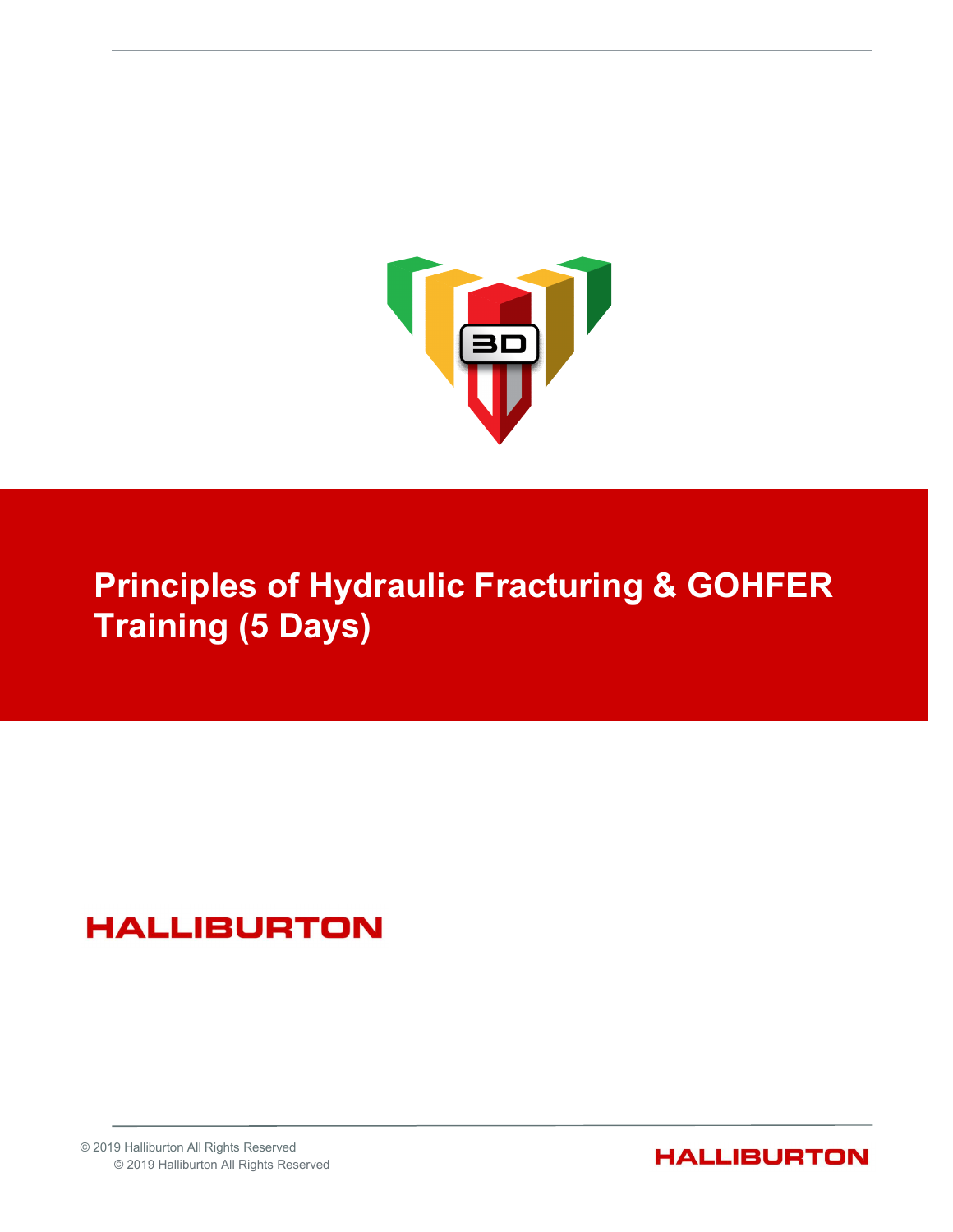# Principles of Hydraulic Fracturing / GOHFER Training (5 Day)



Day 1: AM

Introductions

# Discussion - Fracturing: Objectives (G1)

- **Goals of Stimulation**
- How Do We Benchmark Well Performance?<br>■ Why don't wells perform as expected after fra
- Why don't wells perform as expected after frac?

# GOHFER Software – Introduction

# Software Overview

- **Installation**
- **License Access**
- **Convert Existing Project to GOHFER 3D**

# Discussion - Input Data for Fracture Design Models (G3-4)

- **What Controls Created Fracture Geometry?**
- **Modeling In-Situ Stress States**
- **Effect of Pore Pressure on Stress**
- Effects of ductile (plastic) behavior
- Other fracture containment mechanisms
- Processing full-wave sonic (Dipole) logs
- Deriving Synthetic Sonic Curves
- Log QC

# Day 1: PM

# GOHFER Software – Vertical Well Class Example

# Vertical Well Class Example – Actual Post Job

- **LAS (Log Processing)** 
	- Input Data Requirements
	- Mechanical Property and Stress Profile Construction
- Geologic Section
	- Define wellbore segment(s) treatment string / wellbore fluid
	- **•** Define Grid Dimensions
- Treatment Design
	- Perforations
	- Actual Pump Schedule
- Engine Output Viewer
	- **Output Grid Data**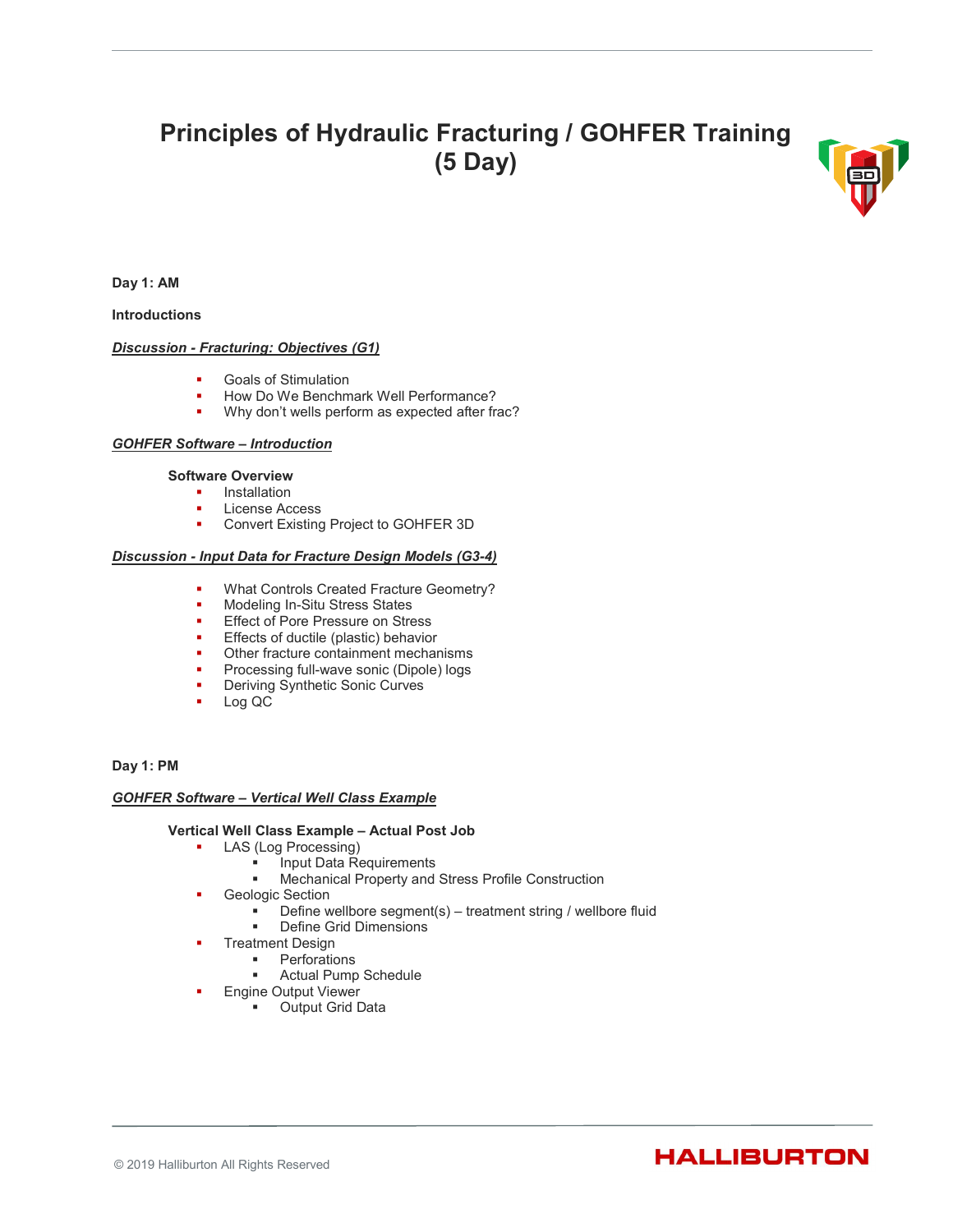# Day 2: AM

### Discussion - Designing and Using Pre-Frac Injection Tests (G5-6)

- Pre-Frac Injection/Falloff Tests
- Pre-Frac Step-Rate Injection Test
- Holistic pressure diagnostics
- **FILUID Efficiency and Leakoff Coefficient during Closure**
- **Effects of Natural Fractures**
- **After-closure analysis and reservoir characterization**

# GOHFER Software – Pressure Diagnostics

#### Pressure Diagnostics

- **Import Data / Analysis Input** 
	- o Input File Preprocessor
- **Pre-Falloff / Closure / After Closure Analysis**

# GOHFER Software – Vertical Tight Gas Class Example History Match

# Vertical Well Class Example – History Match

- Pressure Matching Strategies
	- Matching Stresses (Pore pressure, Closure pressure, PZS) and leakoff
- Matching Frictional Effects (Pipe / perf / near wellbore)

# GOHFER Variable Sensitivity

Demonstration / discussion of individual input variables and their impact on the model

# Day 2: PM

#### Discussion - Predicting Final Fracture Conductivity, Cleanup and Production (G9)

- Traditional Conductivity Estimates
- Polymer Concentration during Leakoff and Closure
- Degradation and Half Life of Various Breakers
- Proppant Crushing by Uneven Loading
- Non-Darcy Flow Mechanisms
- Relative permeability and Multiphase Flow
- Combined Effects of Multi-phase and Non-Darcy Flow
- Damage and Cleanup processes
- Case History: Created versus effective frac length

#### GOHFER Software – Production

#### Vertical Well Class Example – Actual Post Job

**•** Conductivity & Well Performance

#### Class Exercise - Economic Optimization

Design / Production / Economic Optimization

#### GOHFER Software – (GPA) GOHFER Production Analysis

#### GOHFER Production Analysis

- **Decline Analysis**
- Type Curve Analysis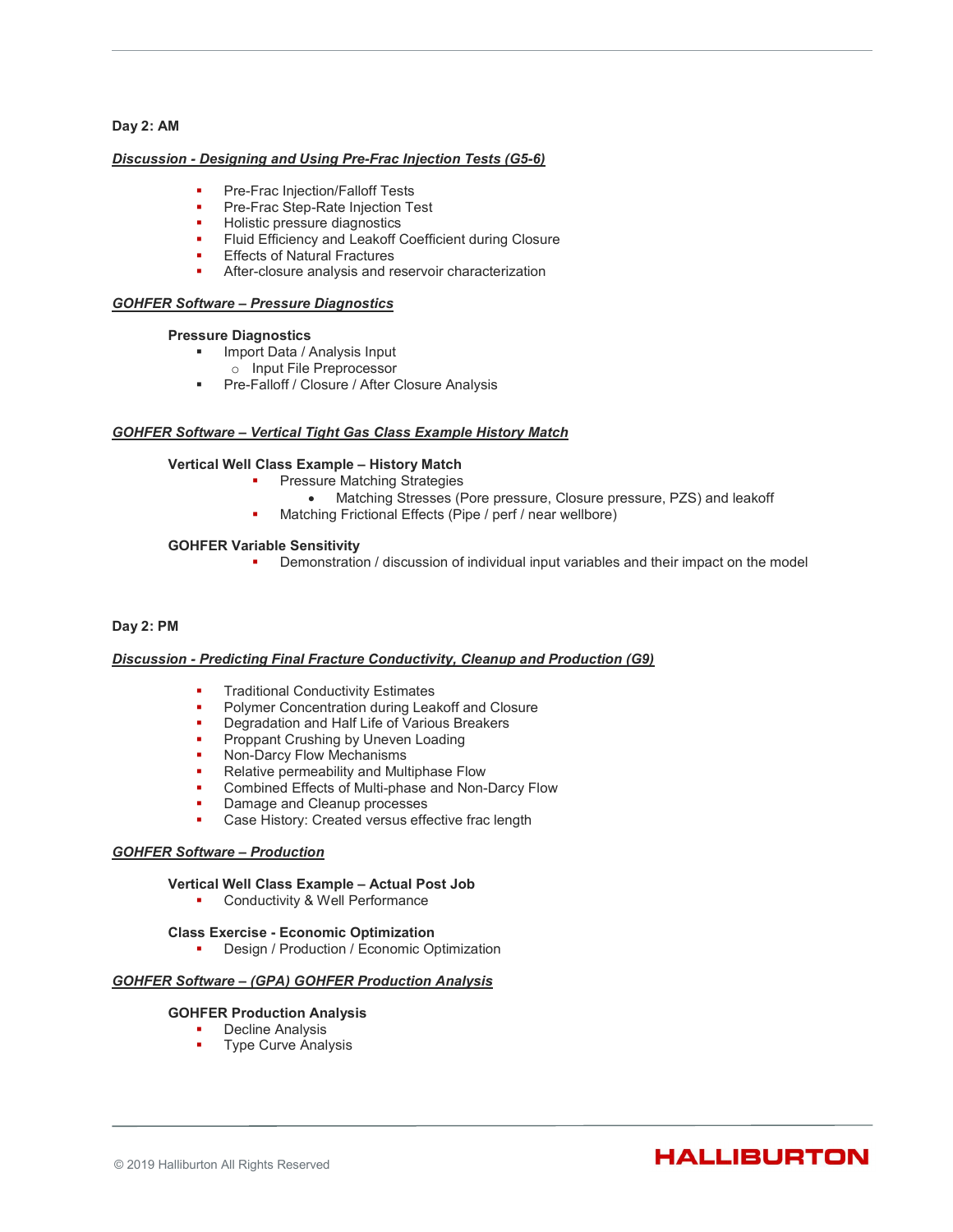# Day 3 AM

### Discussion - Unconventional Reservoirs and Horizontal Well Stimulation (G10 & G11)

- Selection of stimulation designs
- Transverse or Longitudinal fracs
- Achieving diversion and placement
- **Treating pressures and breakdown efficiency**

# GOHFER Software - Horizontal Transverse Shale Model & Production Example

### Treatment / Reference Wells

- 3D Surveys
	- LAS (Shale / Carbonate Log Processing)

# Treatment Stage

- Asymmetric modeling
	- Longitudinal vs. Transverse Fractures
		- **•** Building Geologic Structure
		- Offset Depletion
	- Breakdown Pressure
		- Fracture Orientation
			- Breakdown Gradient / Breakdown Angle

# Day 3: PM

# GOHFER Software - Horizontal Transverse Shale Model & Production Example (cont.)

### Treatment Design

- **Perforations** 
	- Interference / Stress Shadowing
		- Single Transverse stage (multiple clusters)
		- Multiple Transverse stages (individual treatments)
	- Stress Anisotropy
		- Ball Drop Transverse stages (single treatment / multiple stages)

Engine Output Viewer

3D Grid Output

#### **Production**

- - Longitudinal / Transverse production parameters

# Day 4: AM

# GOHFER 3D Software – Multi-Well Fully 3D GeoModel

#### 3D Example 1 – Multi-Well Model w/ Reference Logs only (No Geologic Model)

- **Site & Well Location Entry**
- Log Processing & Integration
- **Grid Setup & Map View**

### GOHFER 3D Software – Multi-Well Fully 3D GeoModel

# 3D Example 2 – Add 2D Surface Map to Previous Example

**Grid Setup & Map View** 

#### © 2019 Halliburton All Rights Reserved